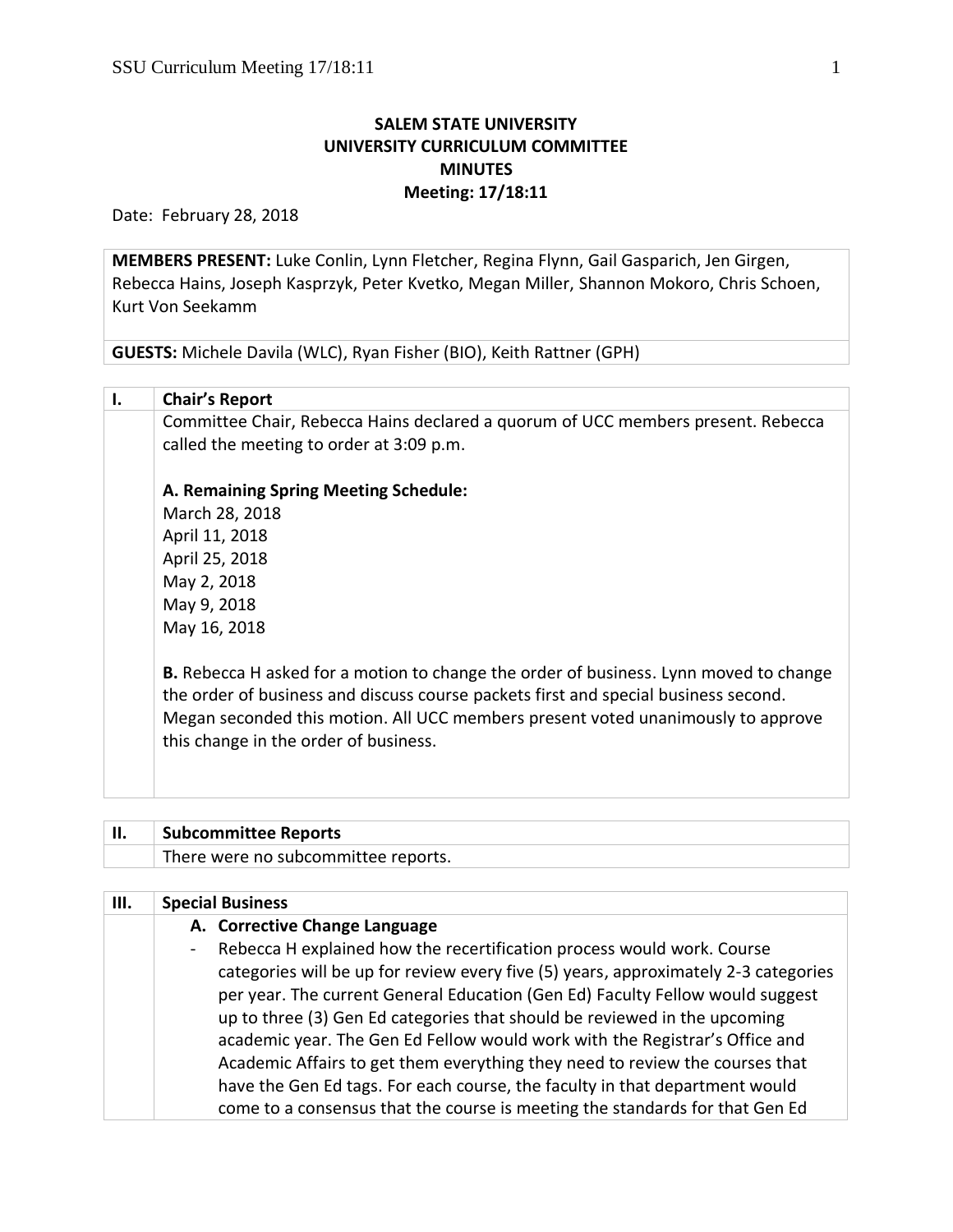| what the workload may be.<br>Once UCC completes discussion about this proposal, the final document and decision will<br>be forward to All University Committee (AUC). | $\blacksquare$<br>$\overline{\phantom{a}}$<br>$\overline{\phantom{0}}$ | category or if they want to make adjustments to the course or if the department<br>no longer wants that course offered under that particular Gen Ed category. The<br>deadline would be January 15 <sup>th</sup> for letting UCC know if they plan to recertify,<br>realign, or decertify a course/courses.<br>The idea is that courses do not receive a Gen Ed designation that never gets<br>reviewed. This gives departments an opportunity to review their courses and<br>have a conversation among themselves and with UCC about those courses.<br>Joseph K clarified that not all syllabi for every section of a course will be<br>reviewed. The idea is that the most recent syllabi (when the course was most<br>recently taught) would be reviewed.<br>-The issue of workload for the departments and people on the Gen Ed<br>subcommittee(s) was discussed by UCC members. It was also mentioned<br>that the turn-around timeline is tight. Rebecca H. suggested<br>having a certain percentage above a certain threshold of syllabi sampled.<br>-Megan M. was asked if it is possible to know ahead of time which<br>courses may have up to or above 10 instructors per course section (ENL<br>110, SPC 101, etc.).<br>-One suggestion is for this work to start small, with categories that have<br>less courses and/or a small category with lots of class sections balanced<br>with a category with less courses<br>-there was also discussion about what this review process means for<br>adjunct faculty.<br>-Lynn F, suggested reducing the maximum number of syllabi to be<br>reviewed per course, as this is mainly an effort of quality control.<br>-Megan M clarified that the UCC work is not to review all the syllabi, that is<br>the work of the departments and the UCC work is to discuss what the<br>departments have reviewed<br>Rebecca H said she presented this at the Chair's meeting and that the idea of Gen<br>Ed recertification was received well by the Dept. Chairs. |
|-----------------------------------------------------------------------------------------------------------------------------------------------------------------------|------------------------------------------------------------------------|-------------------------------------------------------------------------------------------------------------------------------------------------------------------------------------------------------------------------------------------------------------------------------------------------------------------------------------------------------------------------------------------------------------------------------------------------------------------------------------------------------------------------------------------------------------------------------------------------------------------------------------------------------------------------------------------------------------------------------------------------------------------------------------------------------------------------------------------------------------------------------------------------------------------------------------------------------------------------------------------------------------------------------------------------------------------------------------------------------------------------------------------------------------------------------------------------------------------------------------------------------------------------------------------------------------------------------------------------------------------------------------------------------------------------------------------------------------------------------------------------------------------------------------------------------------------------------------------------------------------------------------------------------------------------------------------------------------------------------------------------------------------------------------------------------------------------------------------------------------------------------------------------------------------------------------------------------------------------------------------------------------|
|                                                                                                                                                                       |                                                                        | Rebecca H. asked us to review the proposal and take some time to reflect on                                                                                                                                                                                                                                                                                                                                                                                                                                                                                                                                                                                                                                                                                                                                                                                                                                                                                                                                                                                                                                                                                                                                                                                                                                                                                                                                                                                                                                                                                                                                                                                                                                                                                                                                                                                                                                                                                                                                 |
|                                                                                                                                                                       |                                                                        |                                                                                                                                                                                                                                                                                                                                                                                                                                                                                                                                                                                                                                                                                                                                                                                                                                                                                                                                                                                                                                                                                                                                                                                                                                                                                                                                                                                                                                                                                                                                                                                                                                                                                                                                                                                                                                                                                                                                                                                                             |

| IV. | <b>Old Business</b> – those assigned to specific proposals discussed their status and provided |
|-----|------------------------------------------------------------------------------------------------|
|     | updates.                                                                                       |
|     | A. ART + DESIGN DEPARTMENT - TABLED                                                            |
|     | 1. BA-Art-Art Education-Ed Studies in the Community, Non-Licensure-New Flowsheet               |
|     | 17:007                                                                                         |
|     | This item remains tabled.                                                                      |
|     |                                                                                                |
|     | <b>B. WORLD LANGUAGES AND CULTURES (WLC)</b>                                                   |
|     | Peter K. made a motion to discuss and approve the items in the World Languages and             |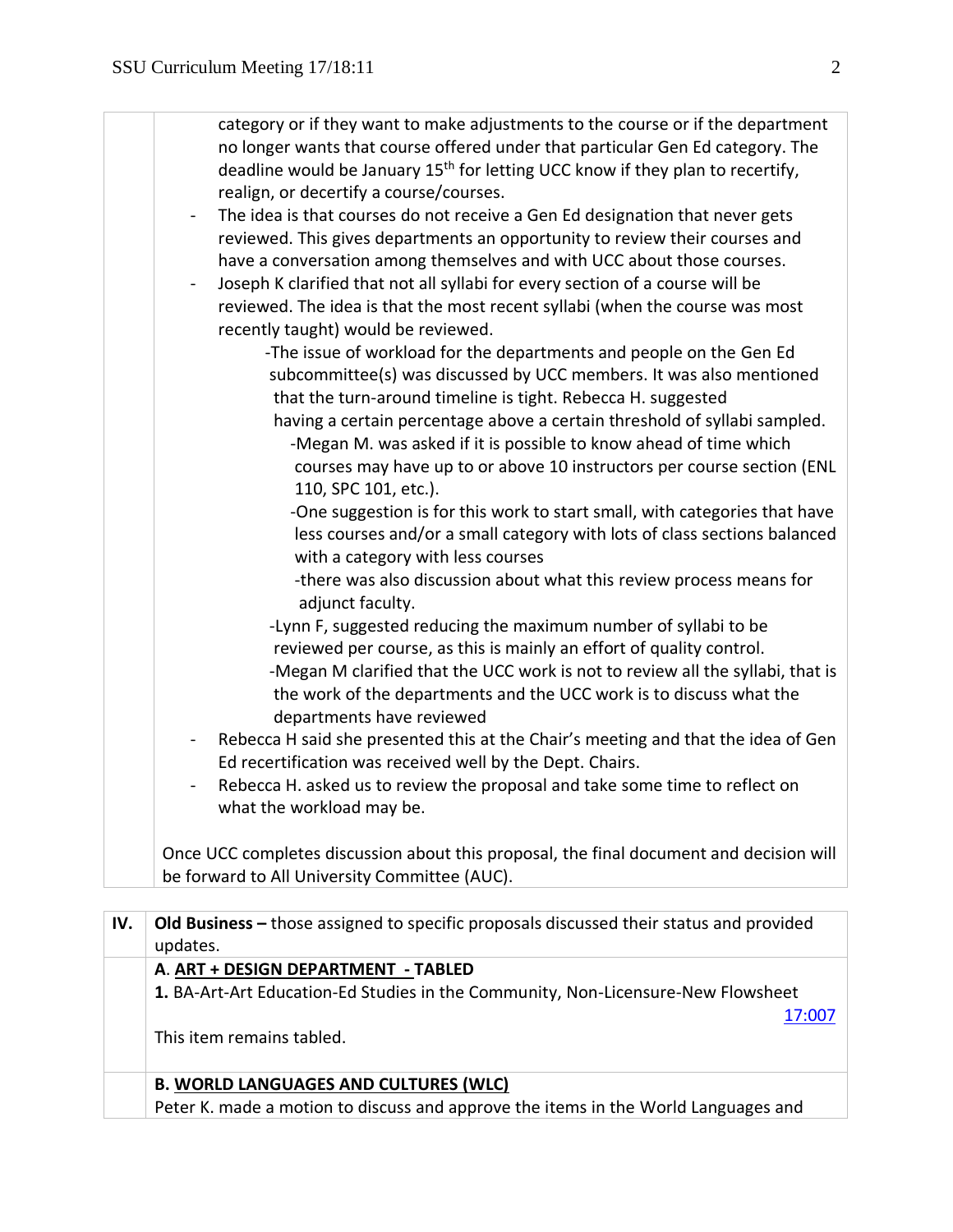Culture department packet. Chris S. seconded this motion.

**The WLC program is redefining the course descriptions to match current trends in teachings languages and cultures.** Michele Davila explained the changes in the 101 courses to meet the fact that most students come to SSU with some basic knowledge in a language other than English (from high school or community college). Peter moved the "three lecture hours per week" to the end of the course descriptions. Megan spoke about how some 1<sup>st</sup>-year students do not always feel confident to take 102 and asked about changing the language that reads that the course is not open to those who have complete more than 1 year of study in the language. Michele explained that the students will be o.k. in 102 courses unless it has been more than 5 years since they had a language.

- **1.** FRE 101 Elementary French I Change in Course [18:138](https://polaris.salemstate.edu/governance/?trackingNum=18:138&search=all)
- **2.** FRE 102 Elementary French II Change in Course [18:139](https://polaris.salemstate.edu/governance/?trackingNum=18:139&search=all)
- **3.** GER 101 Elementary German I Change in Course [18:140](https://polaris.salemstate.edu/governance/?trackingNum=18:140&search=all)
- **4.** GER 102 Elementary German II Change in Course [18:141](https://polaris.salemstate.edu/governance/?trackingNum=18:141&search=all)
- **5.** ITL 101 Elementary Italian I Change in Course [18:142](https://polaris.salemstate.edu/governance/?trackingNum=18:142&search=all)
- **6.** ITL 102 Elementary Italian II Change in Course [18:143](https://polaris.salemstate.edu/governance/?trackingNum=18:143&search=all)
- **7.** SPN 101 Elementary Spanish I Change in Course [18:144](https://polaris.salemstate.edu/governance/?trackingNum=18:144&search=all)
- **8.** SPN 102 Elementary Spanish II Change in Course [18:145](https://polaris.salemstate.edu/governance/?trackingNum=18:145&search=all)

## **Two courses applying to received DPDS designation**

**9.** SPN 382 – Latinx Immigration: Context and Representation – Change in Courses- DPDS [18:147](https://polaris.salemstate.edu/governance/?trackingNum=18:147&search=all)

-this course was reviewed and approved by the DPDS subcommittee

-there are many courses on the books about Latinx culture that no one is teaching, so this course was created to meet that void

- clarification was provided as to who is eligible to take the course and who needs permission

**10.** SPN 420 – US Latino Literature in Spanish – Change in Course – DPDS [18:148](https://polaris.salemstate.edu/governance/?trackingNum=18:148&search=all)

- this course was reviewed and approved by the DPDS subcommittee

- Change in course description: using the norm of using Latinx as opposed to Latino/a, and incorporating more historical and cultural aspects into the course

- there was clarification provided on students needing at least intermediary proficiency to be able to take this course

There being no further discussion, Rebecca called for a motion to approve the items discussed above. All UCC members presented voted unanimously to approve.

## **C. BIOLOGY DEPARTMENT**

Shannon M. made a motion to discuss and approve the item 18:186 proposed by the Biology Department. Megan M. seconded this motion.

**1.** BIO 402 – Genetics – Change in Course [18:186](https://polaris.salemstate.edu/governance/?trackingNum=18:186&search=all)